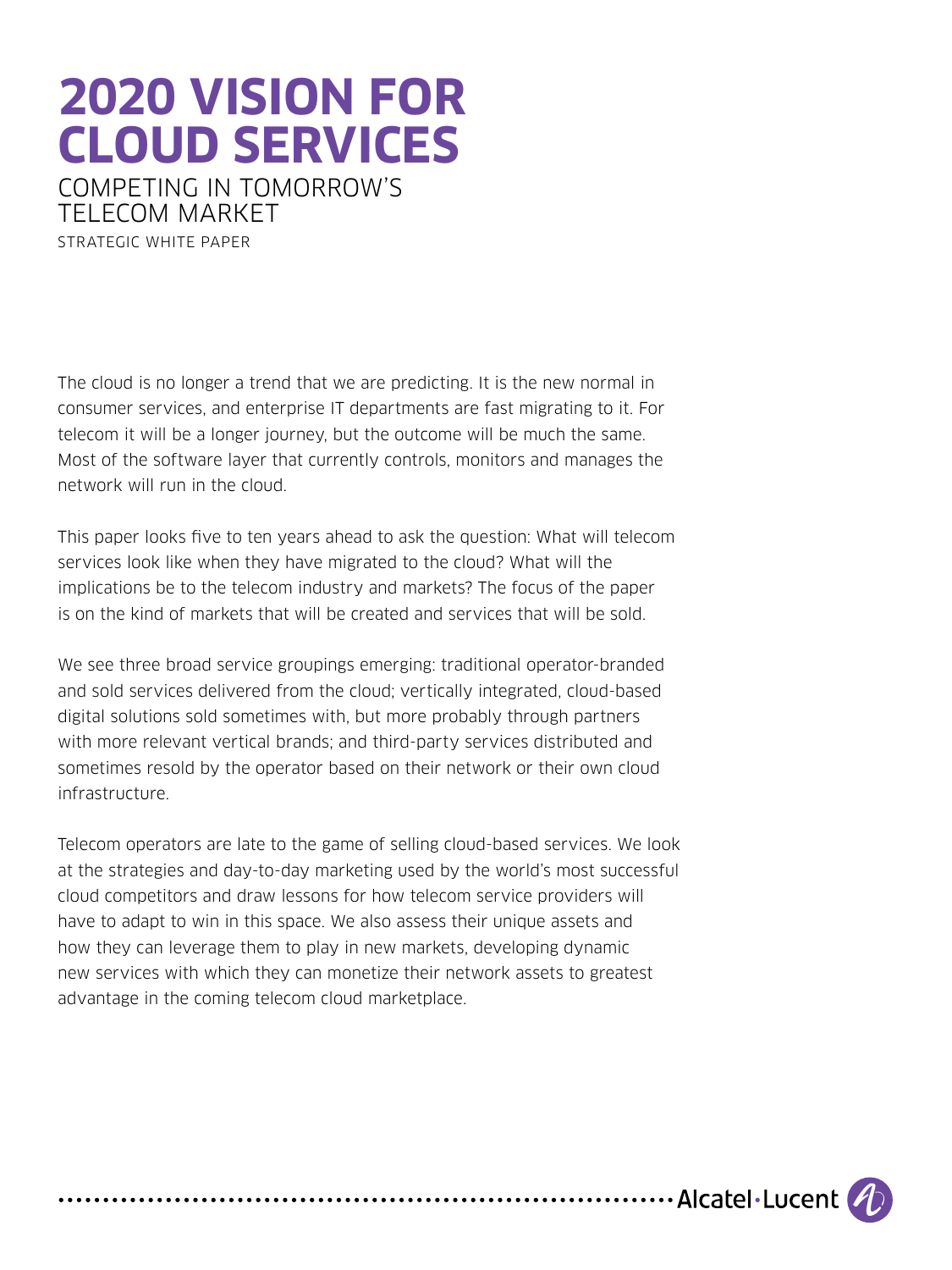# **TABLE OF CONTENTS**

[Introduction / 1](#page-2-0) The Cloud Disruption  $/1$ [Cloud Dynamics / 3](#page-4-0) [Architecture / 3](#page-4-0) [Operations / 3](#page-4-0) [Services / 3](#page-4-0) [The Cloud Marketplace / 4](#page-5-0) [The Cloud experience / 4](#page-5-0) [Vertically integrated digital solutions / 5](#page-6-0) [Re-sell services / 6](#page-7-0)

[Summary / 7](#page-8-0)

[Acronyms / 8](#page-9-0)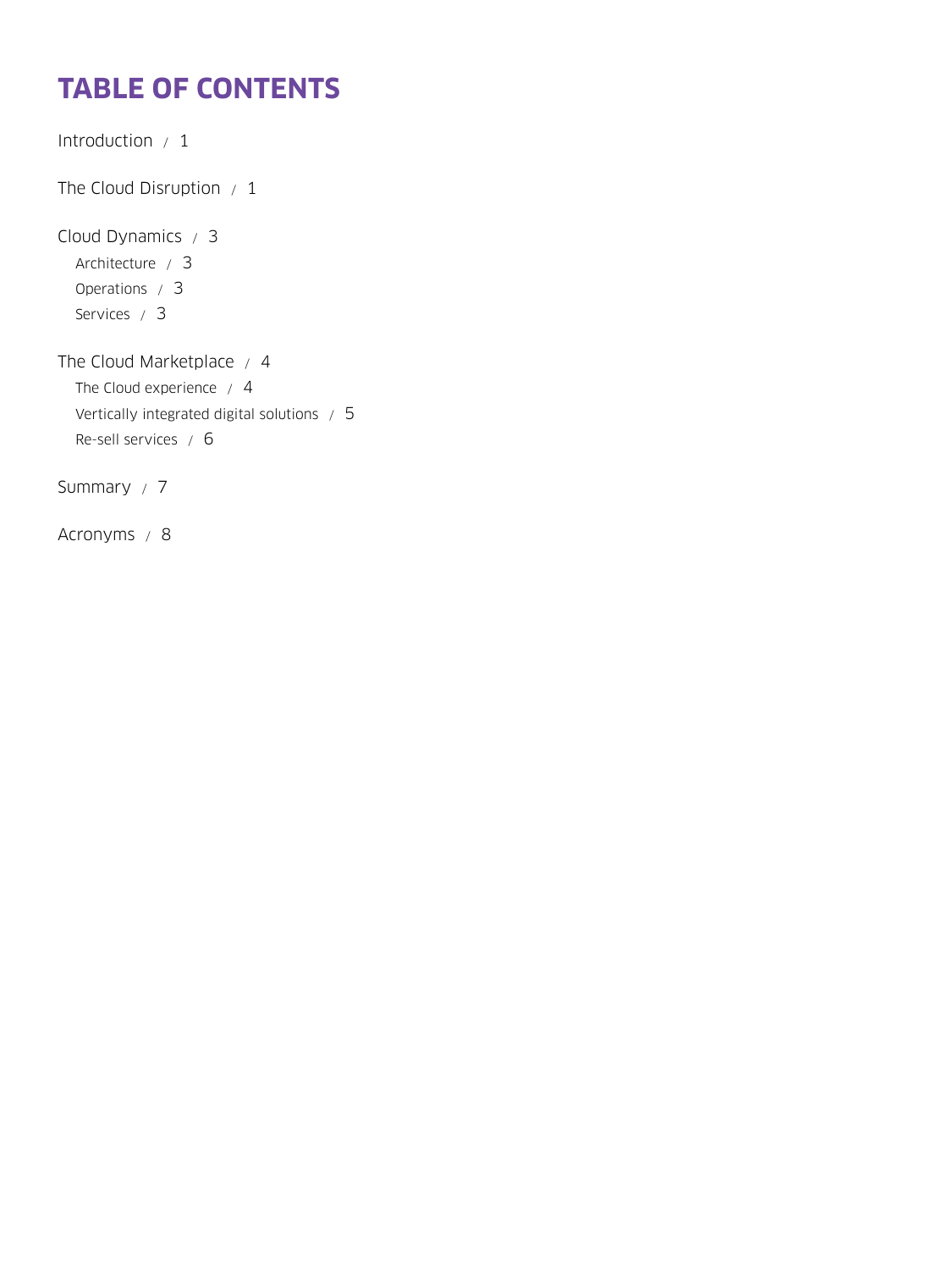## <span id="page-2-0"></span>**INTRODUCTION**

The move to cloud computing has been anticipated for decades but, like many technologies, required numerous pieces to fall into place before it became mainstream. That time has arrived. Consumer-based cloud services are now well established. Business-based cloud services are taking off. Now that it is finally here, how far can the cloud paradigm be extended, and what effect will it have on the telecom market?

Some telecom service providers are already in the cloud market, expanding their own internal data centers to compete with IT-based companies for business data services and infrastructure as a service  $(Iaas)$ .<sup>1</sup> There is also a broad consensus that cloud technologies can be profitably adopted into the network itself, with at least a subset of network functions that can be virtualized (NFV), and software-defined networks (SDN), which have been deployed widely in data centers, playing a key role in automating the WAN.

In the meantime, the cloud is blurring the lines between telecom and IT, introducing new players into traditional telecom territory, creating further pressure for telecom incumbents. It is also opening up new opportunities for service providers to enter the IT space, although at the beginning of 2014, the list of the top ten global cloud services players did not yet include any telecom players.<sup>2</sup>

In this paper, we will look ahead to 2020 to explore the implications of cloud for the telecom industry. We will look briefly at how the cloud experience is playing out in the consumer and enterprise space in order to draw out lessons and guidelines for telecom players. Then we will look at how the cloud will create opportunities for delivering new dynamic services and provide different opportunities for telecom providers to use the cloud as a foundation for a dynamic business in the future.

## **THE CLOUD DISRUPTION**

"Cloud will continue to disrupt markets, spawn new business models and revolutionise information-sharing and business management for years to come."

- The Economist Intelligence Unit, June 2014

The quote from The Economist Intelligent Unit reflects the general wisdom: the cloud is big news and will be disruptive. Unfortunately, like much of what has been written about the cloud, it is short on detail. There are, of course, the macro projections<sup>3</sup>, such as:

- 3.9 billion people connected to the Internet in 2017
- 70 billion things connected to the Internet in 2020
- 720 percent increase in video traffic (2012 2017)
- 300 percent increase in broadband speed (2012 2017)

For the cloud specifically, the projections are:

- 400 percent increase in cloud and data center traffic (2012 2017)
- 30 percent increase year over year for mission-critical services in data centers

3 Source: Bell Labs

<sup>1</sup> *Heavy Reading* (September 2014) data shows that roughly 40 percent of telecom service providers are already in this market and most others are planning to be.

<sup>2</sup> Companies listed in alphabetical order: Amazon, Google, HP, IBM, Microsoft, Oracle, Rackspace, Red Hat, Salesforce and VMware.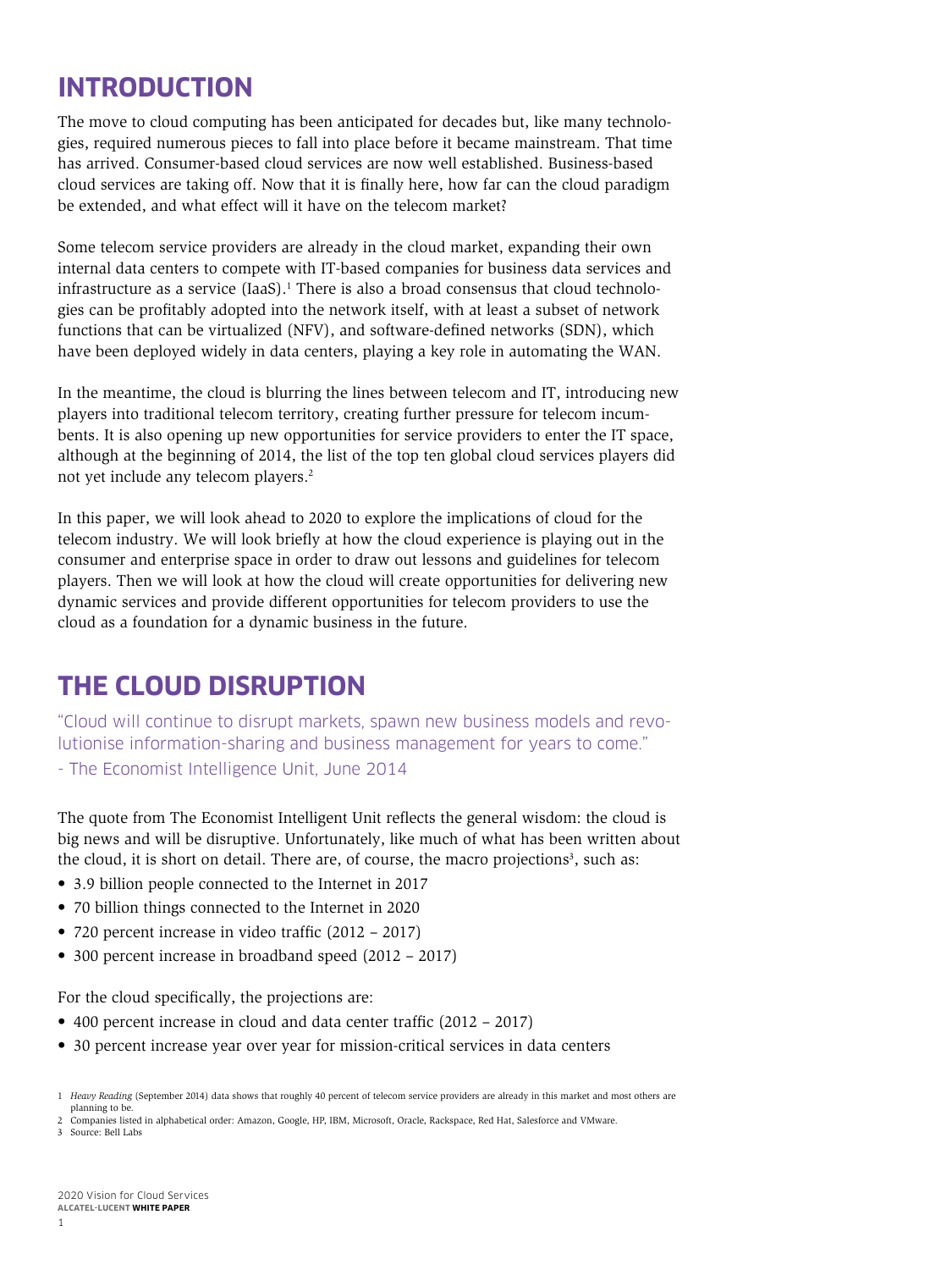When we dive into these big numbers, however, things become less clear. Besides growing at mind-boggling rates, cloud services are having different rates of adoption and exhibit different dynamics.

The consumer cloud has been with us almost since the early days of the Web. In this market it is often hard to distinguish between the Internet/Web and the cloud. Companies such as Google, Facebook, Dropbox and Amazon built their Internet-based or "over-the-top" (OTT) services by providing cloud-based applications and e-commerce solutions to end users. Since the introduction of the iPhone in 2007, mobility has only deepened the consumer's reliance on the cloud — in part, because smart mobile devices had limited processing and storage capabilities and, in part, because for smartphones, tablets, desktops and TVs to stay in synch, the cloud is the most convenient way. Today, the major mobile platform battles are between vertically integrated platforms, each of which has put the cloud at the center of its strategy: Apple, Google, Microsoft and Amazon.

With lower security and reliability expectations, these consumer services were not initially taken seriously in the business world, but this perception is changing quickly. The old boundaries of the enterprise network "behind the firewall" have become more porous, with not only data moving to the public cloud, but software as a service (SaaS), Platform as a Service (PaaS) and Infrastructure as a Service (IaaS) increasingly penetrating the IT world. Some of the established enterprise players that have invested heavily in the cloud, including IBM, HP, Oracle and Microsoft, are competing alongside relative enterprise newcomers such as Amazon (AWS), Google, Salesforce, VMware and Rackspace — all offering cloud-based services to enterprises.

The enterprise cloud market as a whole is growing much more quickly than the economy. Gartner (Figure 1) estimates that IaaS, Management and Security, SaaS, PaaS and Business Process Services to Enterprises will grow by 18 percent (CAGR) between 2012 and 2018. If this rate of growth holds, they will be north of 220 billion United States dollars by 2020.



Figure 1. Public cloud end-user spending worldwide forecast (in millions of U.S. dollars)

Source: Forecast: Public Cloud Services, Worldwide, 2012-2018, 3Q14 Update 29 September 2014 G00263155

It is this enterprise market, not the consumer-based Internet/Web market, which most commentators consider to be the cloud market, although as we have seen, mobile consumer platforms are all heavily dependent on the cloud.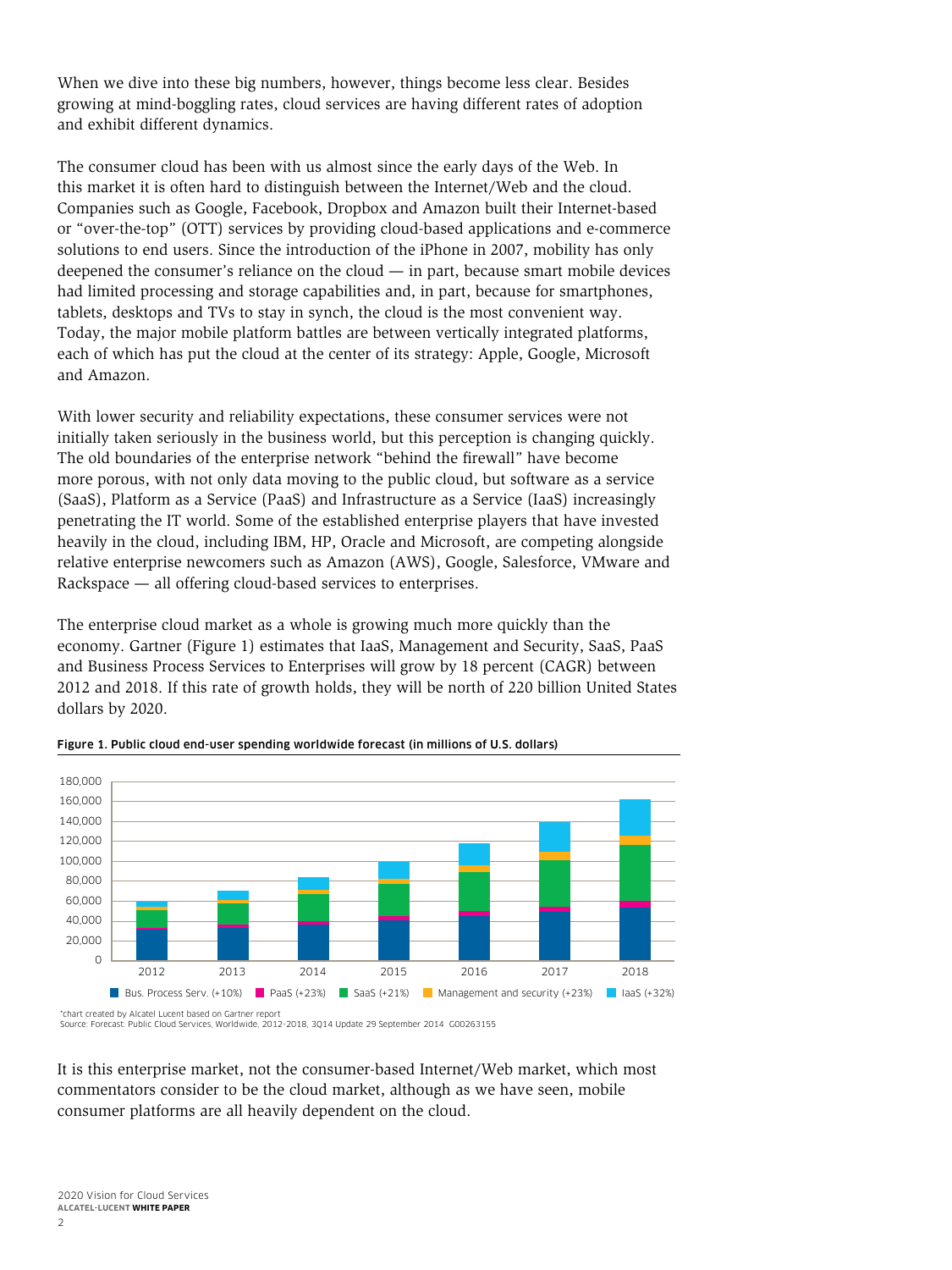<span id="page-4-0"></span>The enterprise market has been a lucrative business for telecoms, especially in the private networking space. Telecom players also have established relationships with enterprises and can leverage these relationships with cloud services of their own, not so much in the areas of SaaS and PaaS, but certainly in IaaS. There may also be emerging service areas where the distributed carrier cloud has advantages for delivering vertical solutions such as security, content distribution and machine-to-machine communications.

## **CLOUD DYNAMICS**

Despite some of the threats posed by this shift to the cloud, we also see an enormous opportunity for telecom players. Cloud-based technologies are penetrating the telecom layers of the network just as they are in IT. Architecturally, the virtualization of telecom network functions will increasingly mean that most services beyond mere connectivity will be software-provisioned and run off standard IT servers. This will be much more cost effective operationally, where the changes will be profound. There will also be new services and service features, from one-click purchasing and self-provisioning to embedding dynamic telecom functions into others' digital solutions.

#### **Architecture**

There are a number of architectural challenges to meet, such as achieving efficiency and creativity when scaling up the number of discrete service flows. That will require tightly integrated, automated, programmable and open network and IT systems, which don't exist today. It will include NFV, where it makes sense, and the implementation of SDN, critical to achieving the flexibility, programmability and scalability that the cloud demands.

#### **Operations**

If the network operators can achieve the automation and hyper-scalability of the IT cloud players, they will see a reduction of personnel costs for operations reaching several orders of magnitude. The operational costs associated with running IT data centers versus telecom central offices are significant. Moving from bespoke telecom gear to standards-based, uniform IT platforms will not only reduce capital expenditures but lead to a huge reduction in personnel (as well as significant changes in skill sets, favoring operations people with advanced programming skills). Carriers that don't go this route will find it difficult competing with those that do, simply on operating cost alone.

#### **Services**

Beyond operational cost savings, service providers with virtualized and software-defined networks will be able, as well, to provide customers with distinct service benefits. Almost every service that runs over the network should be able to be provisioned by software and, thus, self-selectable and self-manageable. As we have seen in the e-commerce world, telecom services will also be purchased with "one click."

Even more interesting, the turning on and off of discrete telecom-based services may also be managed upstream by applications on an on-demand basis. Services will become dynamic, turning on and off as the upstream application requires. In the future, digital solutions delivered on a mobile device, such as payment or healthcare services, may turn on specific network-based features without the network provider being part of the consumer-facing transaction. And in the world of machine-to-machine, the network operator may be playing a profound but nearly invisible role.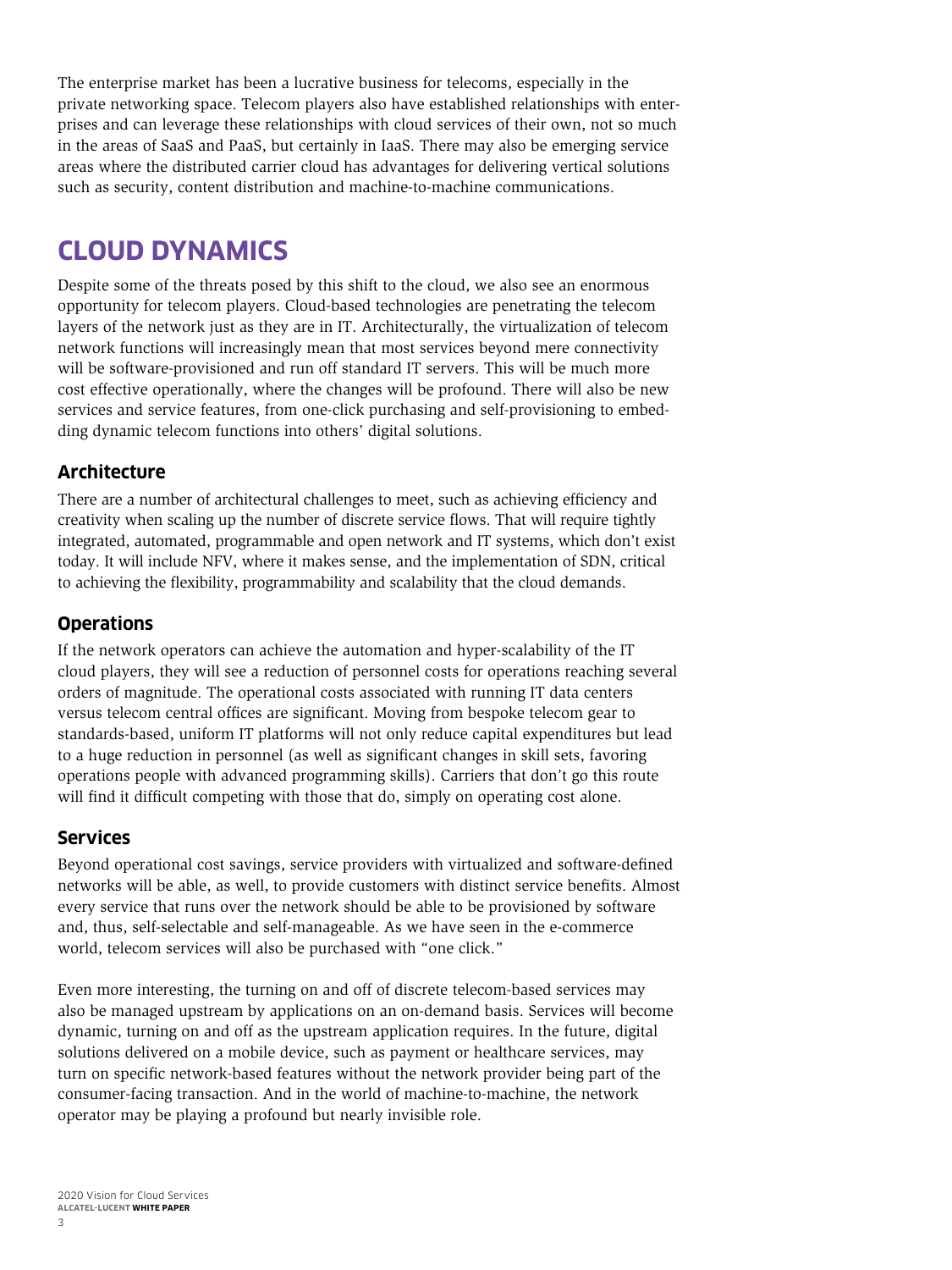## <span id="page-5-0"></span>**THE CLOUD MARKETPLACE**

The rest of this paper will look more closely at the emerging services aspect of the cloud. We think telecom providers have an opportunity to exploit three types of services:

- 1. Traditional operator-branded services for the enterprise
- 2. Vertically integrated digital solutions where the carrier is either the customer-facing brand or is a partner enabling some part of the solution
- 3. Third-party branded services resold by the operator based either on their network or their own cloud infrastructure

#### **The Cloud experience**

The world's leading "cloud service provider" today is Amazon Web Services (AWS), which grew by 55 percent in 2013. AWS's core offerings are IaaS and PaaS. One of the keys to the success of AWS has been elastic scaling and on-demand, pay-per-use billing. Many of their clients are Internet startups, companies such as Airbnb, Pinterest or Reddit, who grew their businesses at rates that would have made it virtually impossible for them to raise the capital, let alone install and manage the exponential growth of their own infrastructure. AWS services such as Elastic Compute Cloud (EC2) made it possible to scale horizontally using the global availability of the AWS virtual server infrastructure. But it was the "pay-as-you-play" billing approach that appealed even more, given the unpredictability of demand during startup.

For more established companies, AWS also has a subscription-based model. They gain organizational efficiency and agility at a predictable monthly cost. For instance, Netflix, which accounts (with YouTube) for over 50 percent of the traffic on the Internet, has announced that its entire operation will be on the AWS cloud by 2015. The subscriptionbased billing from AWS gives them a fixed and predictable cost base that matches their subscription-based revenue model. As a result, other than negotiating content licensing, there are very few surprises in their business model.

AWS, being part of Amazon, also benefits from Amazon's focus on the online user experience. The user interface of AWS is designed to teach and explain, as much as to sell. The entry-way is simple, featuring online tutorials, video-based training, courses and 30-day free trials of services, as well as sandboxes to play in. They have a broad ecosystem of partners, as well as a network of global workers that they manage on behalf of clients. It is literally a one-stop IT shop, completely online, virtualized and simple.

Finally, AWS is also global. For an OTT service, such as Netflix, or global services such as Adobe's SaaS offering, having access to a global content delivery network (CDN) is critical, as it is for many of the companies that are using AWS's cloud. Along with flexible billing models and a simplified user experience, global reach is one of the key competitive advantages that AWS has over even the largest telecom players.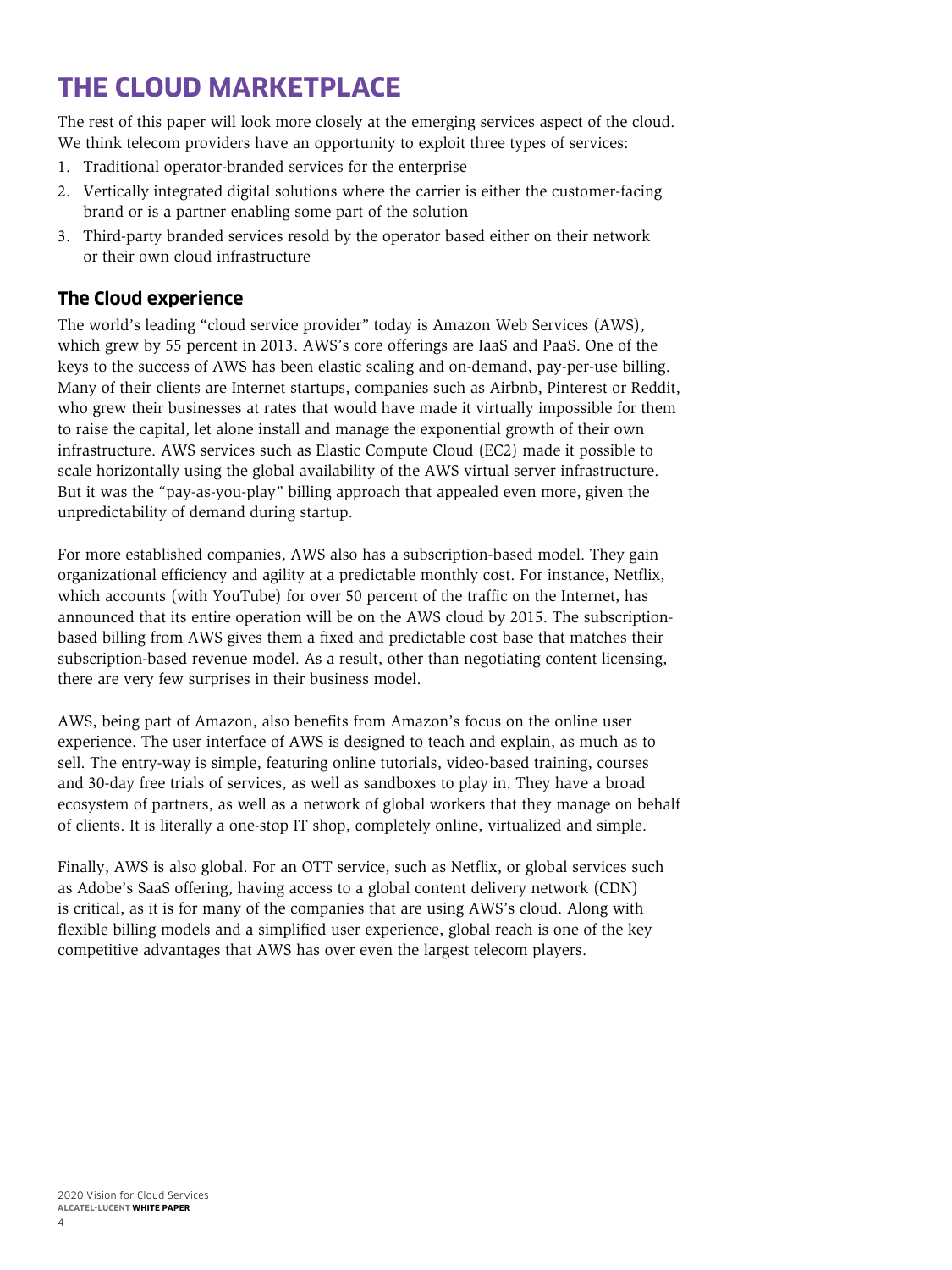<span id="page-6-0"></span>AWS is currently the market leader in cloud services, but its biggest competitors, Microsoft and Google, exhibit many of the same characteristics. There are some key lessons that a telecom provider thinking of offering cloud enterprise services can learn.

- 1. Add greater flexibility to accommodate every kind of enterprise user:
	- a) Simplify the offers
	- b) Provide trials and sandboxes so customers can play with the product or service before committing
	- c) Have a low-cost entry model, with pay-to-play that can scale without limits, as well as a subscription model
	- d) Provide a seamless range of connectivity services that are easy to purchase and configure with a range of security, scale and assurance options
- 2. For service providers that build their own front-end web platform for selling cloudbased services, pay attention to branding and user experience:
	- a) Focus on the end-user experience and spend as much on design and user interface as Amazon, Google or Microsoft would.
	- b) Don't let back-end systems' heterogeneity show up in the interface.
	- c) Support personnel should always be standing by, but they shouldn't be part of the workflow by necessity.
	- d) Integrate online learning and support resources into the offer; don't assume that IT professionals will continue to have the technical skills they had previously.
	- e) Integrate billing and services for a "one-click" purchasing system.
- 3. Partner and collaborate to create or participate in a branded global cloud services platform. Global scale and brand are critical to compete with the likes of Amazon, Google and Microsoft, unless you have a niche market that is relatively isolated (for example, Japan) or very large (for example, the United States and China).

#### **Vertically integrated digital solutions**

Several of the larger telecom players, such as NTT DOCOMO, AT&T and Telefonica have explicitly pointed to vertically integrated digital solutions as the key to their future growth. In verticals markets such as healthcare, finance and transportation, machineto-machine and other device interactions and transactions are everywhere. The carrier network plays a critical role in connecting devices, machines and sensors, and the cloud hosts platforms and applications for tracking, analyzing and directing them, sometimes in real time. Some of these functions are extremely critical and require the kind of 99.999 percent reliability that is typical of the carrier network — not that of the Internet. Some of them will have highly localized traffic patterns, making them more suitable for a highly distributed cloud that, like the telephone network, requires highly distributed points of presence (PoPs) for storage and compute functions.

This situation presents an opportunity for telecom operators. Because the devices, machines or sensors are highly specialized to each vertical, open platforms and generic applications are less relevant. The challenge is to integrate multiple specialized players in each vertical to create compelling enterprise solutions quickly. There will be industry pressures to create standardized platforms, but given the pace of technological change, vertically integrated solutions that can confer an advantage to a company will tend to be more rapidly adopted.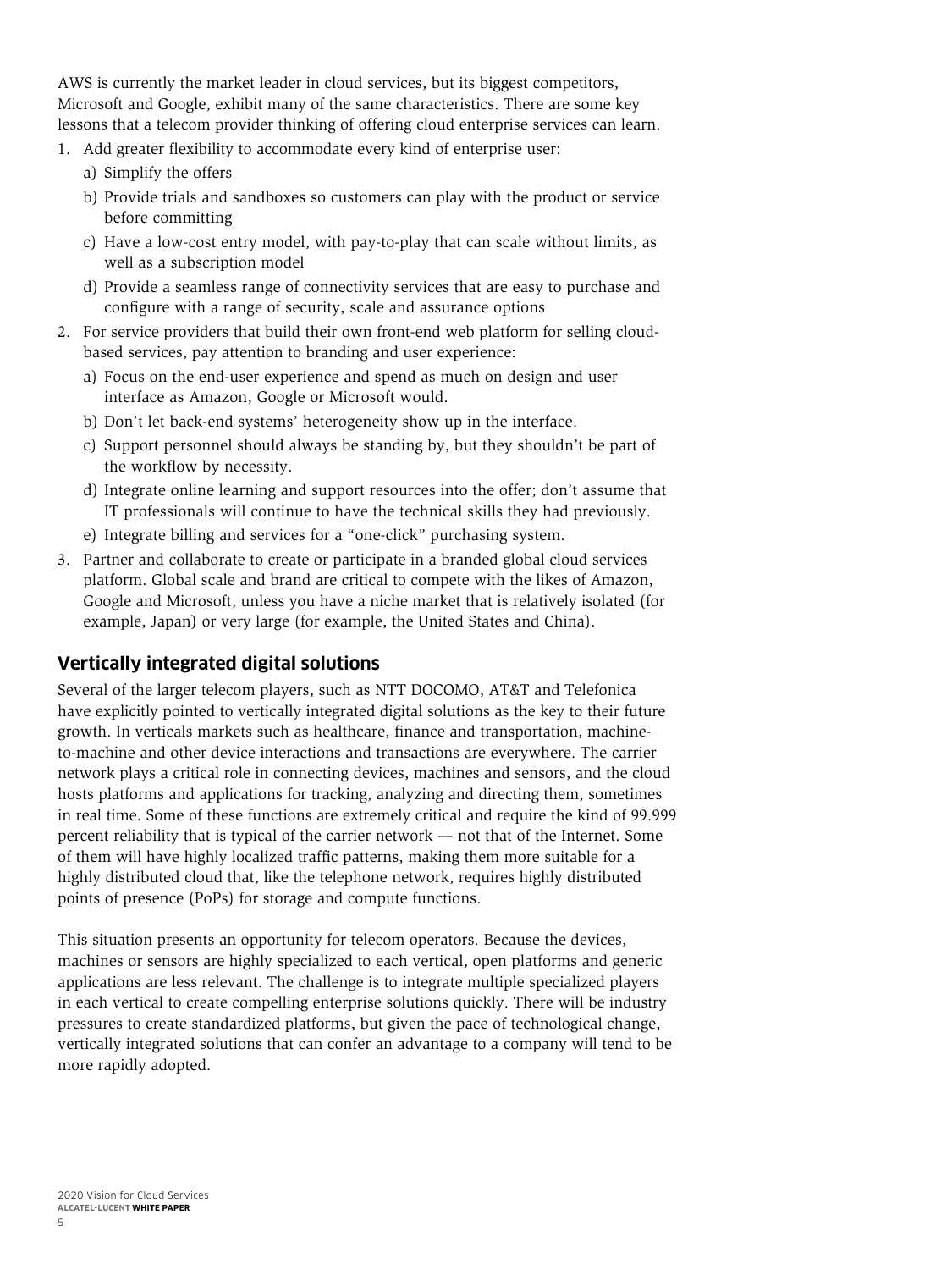<span id="page-7-0"></span>It is important for whoever takes the lead in creating the solution to have mastered the specific complexities of each vertical. Sometimes an integrator will play the lead role (for example, IBM), sometimes a manufacturer (for example, Boeing), but telecom providers with the resources and scale can do so as well. What is important is to add value that can be monetized, not necessarily to own the end-user relationship.

Despite the focus on standards in the telecom world, networking technology can still create product differentiation that can be monetized. Integration of specialized telecom features into the final vertical solutions may ensure a market-winning solution. As telecom providers move their infrastructure to the cloud, NFV and SDN will enable dynamic capabilities that can be turned on and off by vertical solutions that run on top of them. There will be an intermingling of specific telecom capabilities with device, machine and cloud-based software to analyze and respond to sensors (for example, biometric scanners, gyroscopes, GPS, gauges) and other machine functions to create product differentiation, as well as value-added services that the service provider can monetize.

As with other paradigm shifts of this magnitude, there will be a huge opportunity for different players to re-position themselves. We see a number of trends in the development of vertical cloud-based digital solutions:

- In specialized vertical markets, partners are key. It may be your partner's brand that is more important than your own. Being part of another brand's winning solution is better than losing with your own.
- Look for your best opportunities in the stack. Vertically integrated cloud, software and device-based solutions will provide many opportunities for success. The key is to know where you are adding the most value and focus on executing at that point.
- Look for the development of hybrid private-public cloud solutions by vertical; for instance, clouds developed for the use of the finance industry that have higher security requirements, and transportation industry clouds that focus on ubiquity and reliability. These kinds of requirements confer an advantage to a telecom operator over the typical enterprise IT data center providers.

#### **Re-sell services**

So far, we have discussed service providers selling their own cloud-based services and integrating their services into vertical digital solutions, either their own or, more often, those of partners. The third emerging possibility is re-selling other cloud-based services off their own cloud platform.

One of the key advantages of the telecom network is that it is highly distributed. Historically, the voice network was engineered in this way because of the mostly local nature of voice traffic. Many of the OTT-based services we have seen in the first two decades of the Web have not been especially sensitive to issues of far-flung distribution. AWS, for instance, has only nine major cloud nodes worldwide and even its CDN PoPs are scarcely more than double this number. Far more distributed is Akamai, which has pioneered CDNs for over a decade, with something in the neighborhood of 2500 locations and 280,000 servers worldwide. Nonetheless, even Akamai pales in comparison to telecom PoPs, with over 20,000 central offices (COs) in the United States alone, not to mention neighborhood cabinets and customer premises equipment (CPE).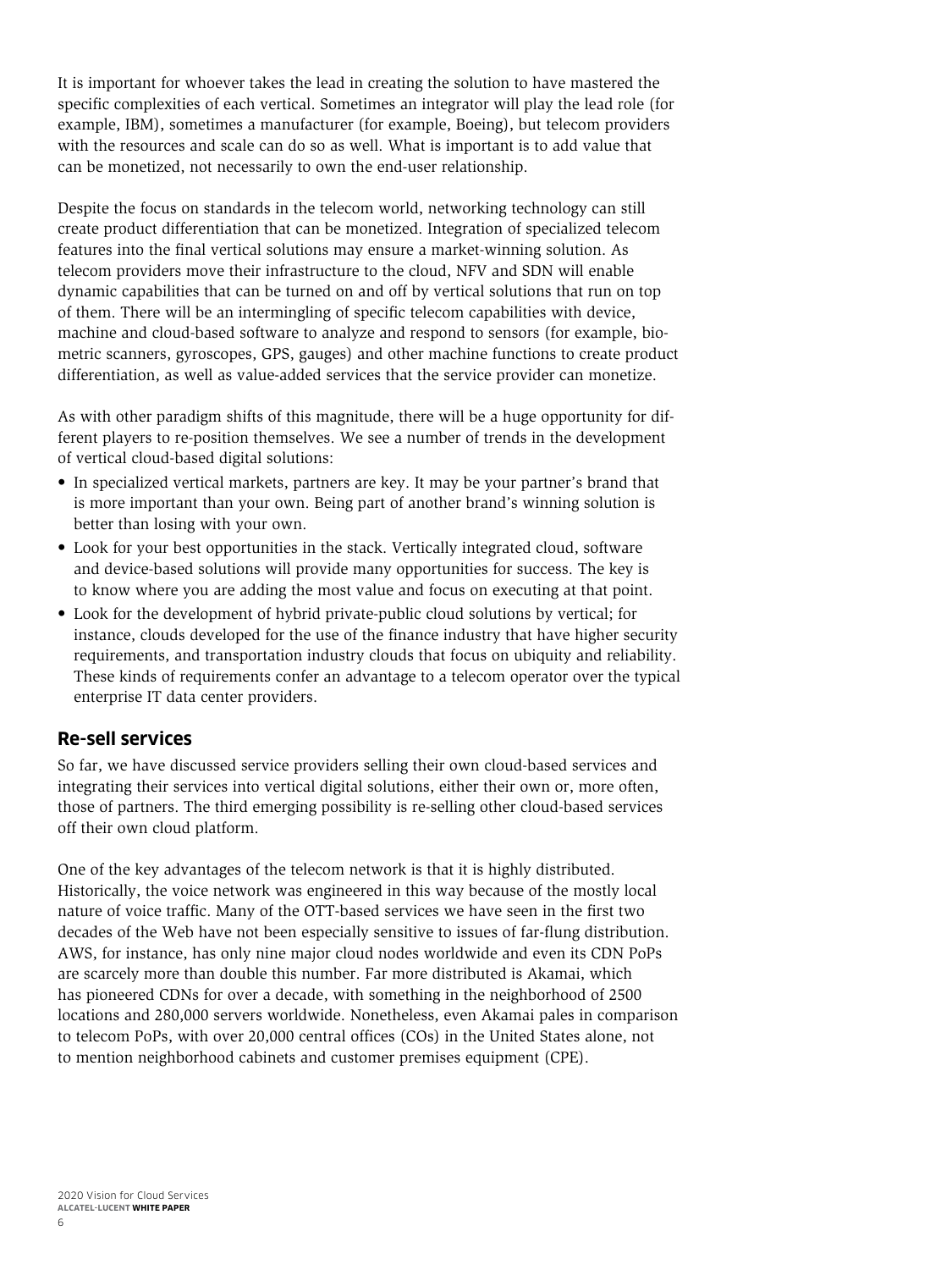<span id="page-8-0"></span>There will be cloud-based applications that require greater distribution and require placing the cloud nodes closer to the user. In some cases, cloud functionality can even be built into residential or enterprise CPE. Security as a Service may gain distinct advantages if features such as firewalls can be remotely managed at the CPE for instance. Service providers already have some experience in reselling security services, for example, to residential customers, but servicing PCs remotely poses a host of problems. These disappear using a CPE-based cloud node for security.

Looking to 2020, we see an emerging class of cloud-based applications and services that telecom providers will resell off their highly distributed cloud as they establish this as a platform that can be monetized. Along with Security as a Service, another obvious application is video and virtual CDNs, including virtual set-top boxes, especially in under-serviced areas with slow connectivity issues. This would also apply to SaaS where bandwidth constraints may argue for closer caching of applications to the user.

### **SUMMARY**

In order for telecom players to be successful in the cloud by 2020, we see three foundational pillars. First, they need to implement a highly distributed cloud architecture based on NFV and SDN across their networks. They have many reasons to virtualize their networks, but the most important is the second pillar, the need to achieve IT-like operational scale to compete head-to-head with IT and greenfield telecom companies on cost.

The third pillar, which has been the focus of this paper and which can only be addressed if the first two pillars are in place, is: telecom players need a three-pronged approach to market for dynamic services.

- For their own cloud services, a more flexible billing offer and a compelling customer experience that rivals the one-click models of consumer companies such as Amazon for both residential and enterprise services. Some form of global cloud presence for enterprise customers, probably through partnerships with other national telecom players would also help.
- For vertical digital solutions, partner with vertical players to dynamically deliver telecom features embedded in integrated digital solutions. This is a sell-through model where value-added telecom features (for example, security, reliability, distribution) provide compelling differentiation and are delivered at the specialized service or application level, either as the operator's offer or, more likely, as part of someone else's branded offer.
- Re-sale of third-party products or services leveraging the advantages of the telecom operator's cloud, for instance a highly distributed cloud infrastructure or highly personal and secure PoPs

The key for telecom players, as they move to the cloud, is strategic alliances and careful business-based decisions about how telecom services will be transacted. Some, like connectivity, may continue to be bought directly. Others will be sold, as cloud services now are, as part of a subscription service or pay-as-you go. However, some may be deeply embedded in vertical solutions where the final platform for transacting those services, whether it is based on a device, application or cloud platform, will require dynamic telecom-based features to ensure its success.